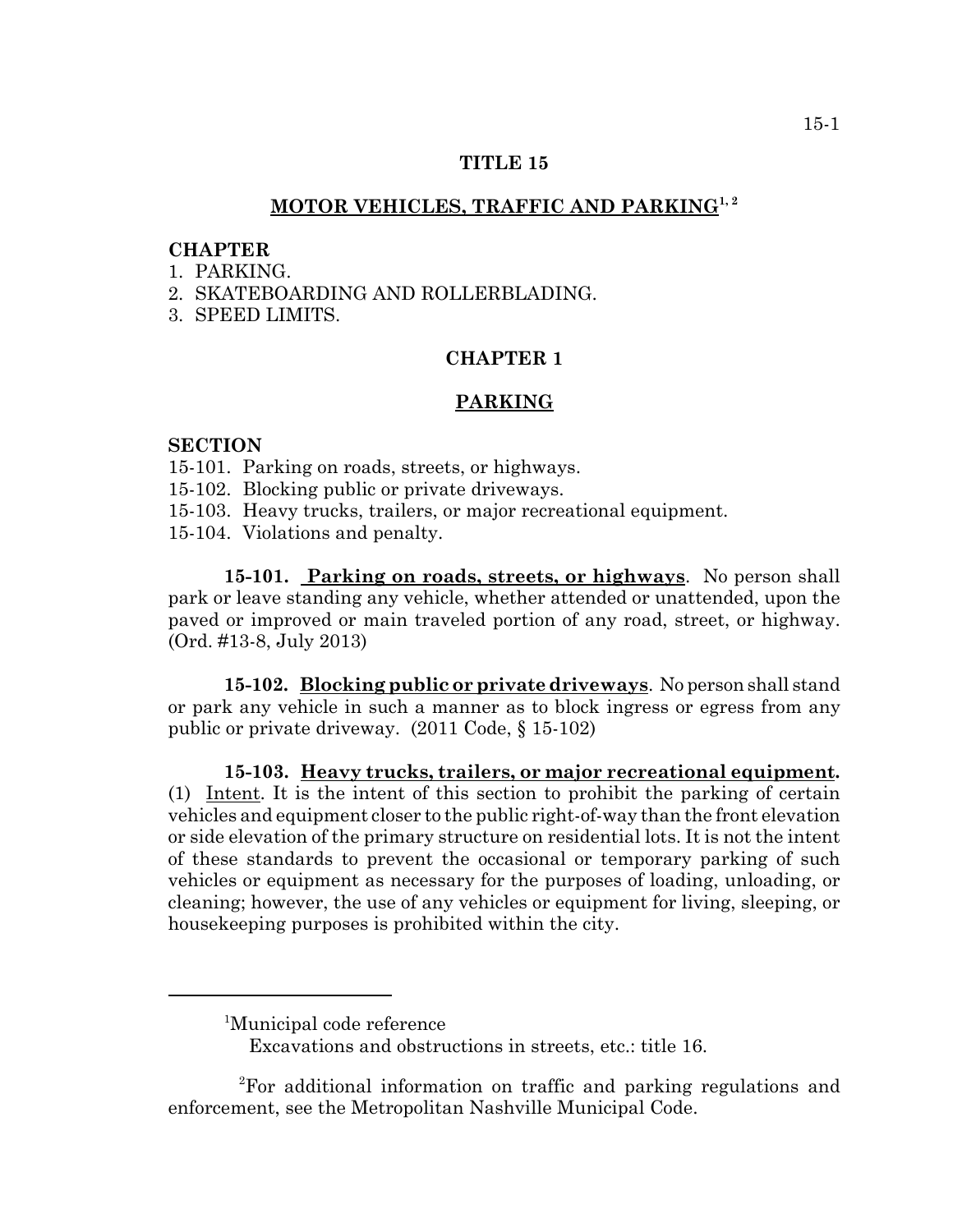(2) Applicability. The standards in this subsection apply to heavy trucks with more than two (2) axles or that exceed ten-thousand (10,000) pounds of gross vehicle weight, trailers with more than one (1) axle, and to other major recreational equipment or equipment, including, but not limited to, boats, campers, recreational vehicles, motor homes, and travel trailers.

(3) Standards.

(a) Parking on public right-of-way in residential districts prohibited. No vehicle or equipment described in subsection (2) above may be parked on a public street in a residential district.

(b) Parking between primary structure and public right-of-way prohibited on residential lots. No vehicle or equipment described in subsection (2) above may be parked for longer than twenty-four (24) consecutive hours on a residential lot in such a manner where any part of the vehicle or equipment is located closer to a public right-of-way than the front elevation of the primary structure. For corner lots, such vehicles or equipment may not be parked in such a manner where any part of the vehicle or equipment is located closer to a public right-of-way than the front elevation and any side elevation(s) of the primary structure adjacent to a right-of-way. Such vehicle or equipment may be parked anywhere on a residential property for a period of time not to exceed twenty-four (24) consecutive hours for the purpose of loading or unloading. No such vehicle or equipment shall be used for living, sleeping, storage, or housekeeping purposes when parked or stored within the city.

(c) Front and side elevation measurements. For purposes of this section, the front elevation of the primary structure shall be determined by the structure's front facing facade nearest to the location where the vehicle or equipment is parked, and for purposes of this section, the side elevation of the primary structure shall be determined by the structure's side facing facade nearest to the location where the vehicle or equipment is parked.

(d) Hardship appeal to city manager. If the application of this section causes a hardship to a property owner based upon the natural features of the property, such property owner may apply to the city manager for relief from the requirement of this section, the city manager may grant such relief if it is justified by the natural features of the property, and the city manager shall then designate a parking area within the property that complies with this section to the greatest extent possible. (Ord. #12-03, April 2012)

**15-104. Violations and penalty**. Any person violating the provisions of §§ 15-101, 15-102, 15-103 or 15-104 shall be subject to a fifty dollar (\$50.00) fine per day.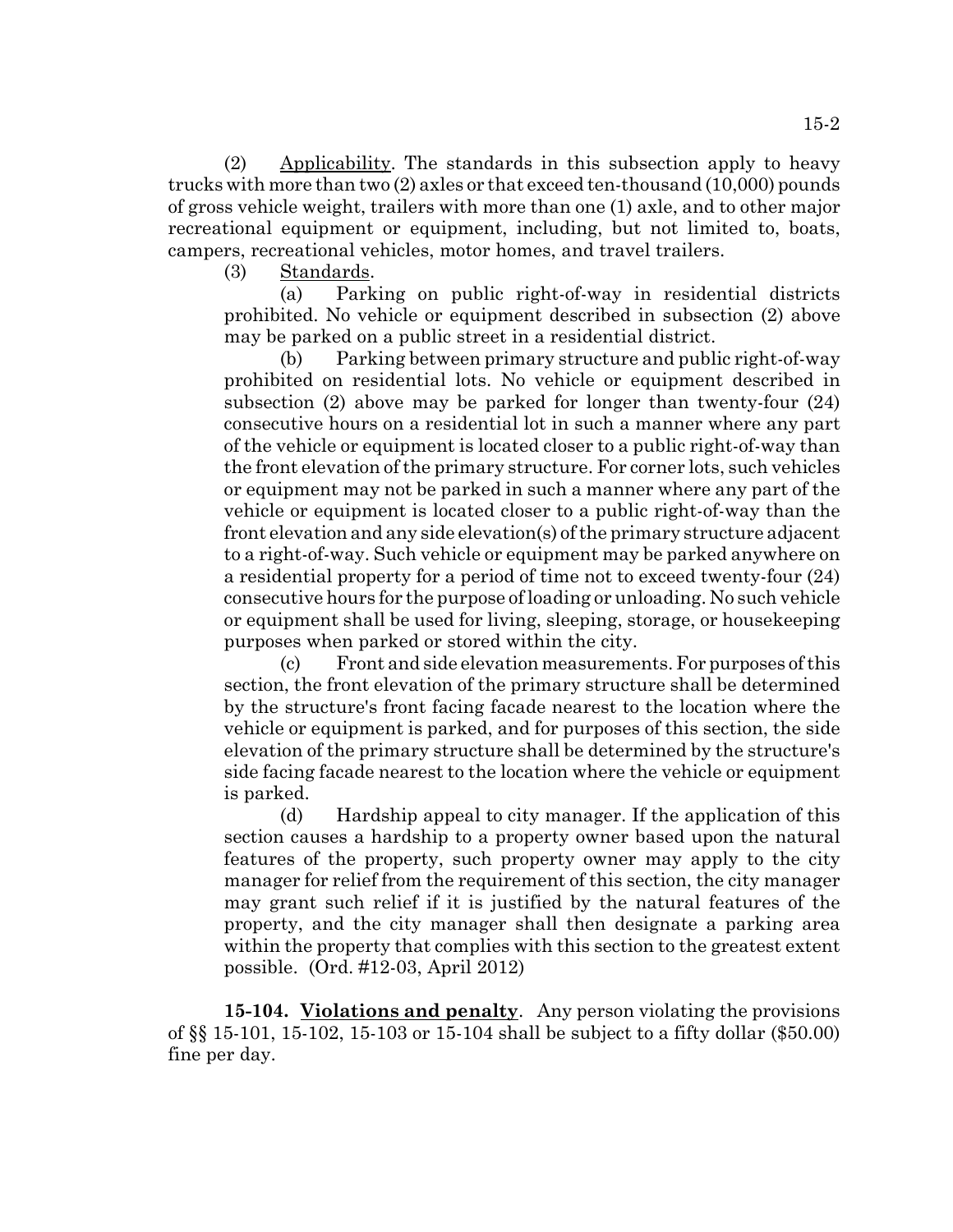## **CHAPTER 2**

### **SKATEBOARDING AND ROLLERBLADING**

#### **SECTION**

- 15-201. Definitions.
- 15-202. Skateboarding and rollerblading prohibited on certain streets.
- 15-203. Skateboarding and rollerblading prohibited on city streets at night.
- 15-204. Clinging to other moving vehicles prohibited.
- 15-205. Violations and penalty.

**15-201. Definitions**. (1) "Rollerblades" or "roller skates" shall mean any footwear, or device which may be attached to the foot or footwear, to which wheels are attached, and where such wheels may be used to aid the wearer in moving or propulsion. "Roller skate," "roller skating," "rollerblade" or "rollerblading" shall also mean the riding or other use of rollerblades or roller skates for transportation or sport.

(2) For the purposes of this chapter, the term "skateboard" shall mean a board with wheels attached to it and intended to be ridden for human transportation or sport, and which may be propelled or moved by human, gravitational, or mechanical power, and to which there is not fixed any device or mechanism to steer, turn, or control the wheels. "Skateboard" or "skateboarding" shall also mean the riding or other use of a skateboard for transportation or sport. (Ord. #12-12, Dec. 2012)

**15-202. Skateboarding and rollerblading prohibited on certain streets**. (1) It shall be unlawful for any person to skateboard, rollerblade, or roller skate on all portions of public streets located in the City of Oak Hill having a grade of six percent (6%) or more. The board of commissioners may also by resolution prohibit skateboarding, rollerblading, or roller skating on other public streets, sidewalks, and other public property when it is determined to be necessary to protect the health, safety, and welfare of pedestrians, motorists, or persons operating skateboards or roller skating on said streets, sidewalks, or property.

(2) The city manager is hereby authorized to cause to be posted or erected signs prohibiting skateboarding, rollerblading, or roller skating on designated public streets and sidewalks; however, nothing herein shall be construed to require the city to post such signs prior to enforcing the provisions of this chapter. (Ord. #12-12, Dec. 2012)

**15-203. Skateboarding and rollerblading prohibited on city streets at night.** It shall be unlawful for any person to skateboard, rollerblade, or roller skate on any public street within the City of Oak Hill after sunset and before sunrise. (Ord. #12-12, Dec. 2012)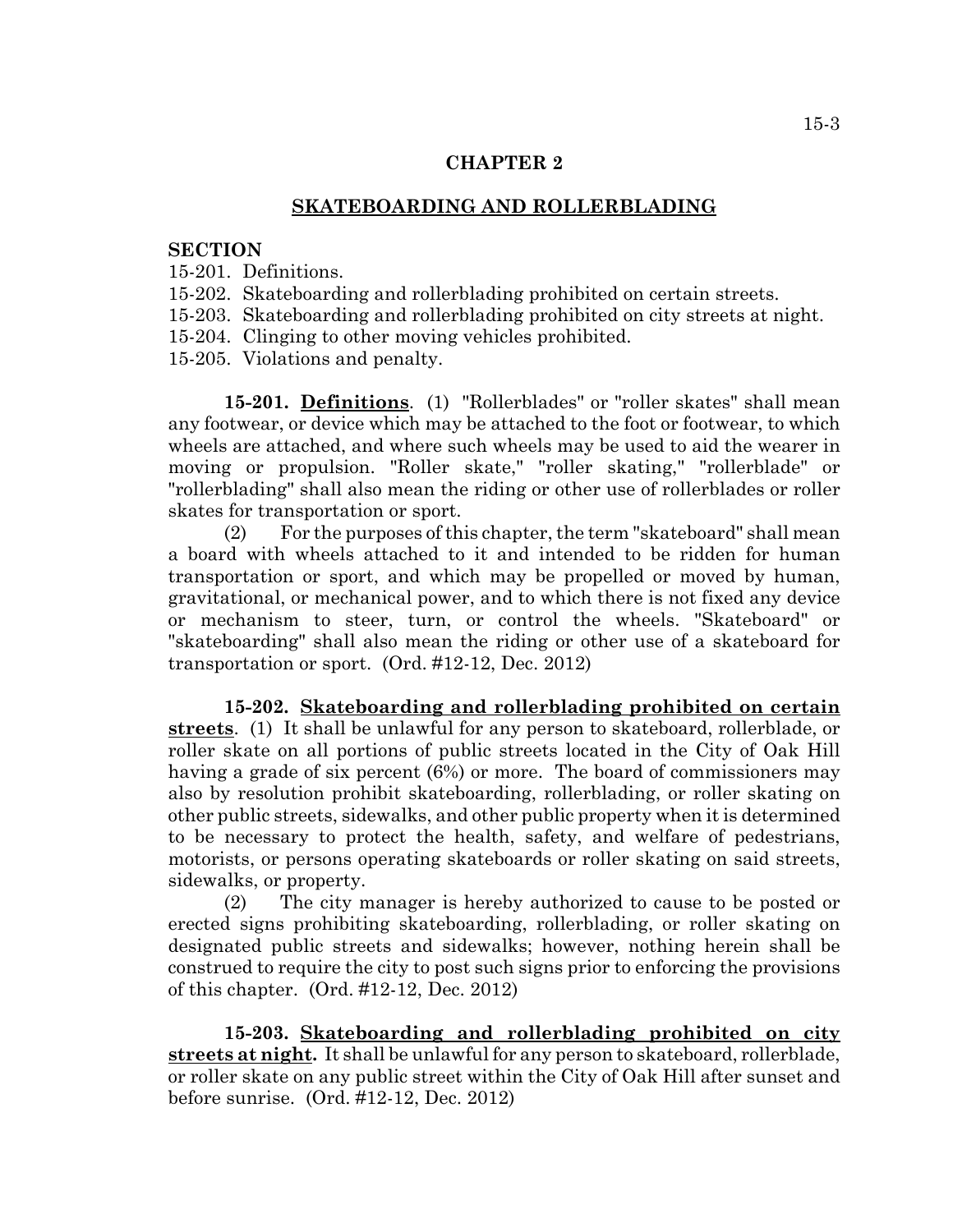**15-204. Clinging to other moving vehicles prohibited.** It shall be unlawful for any person riding a skateboard, rollerblades, or roller skates to cling to or otherwise to be attached, towed, or pulled by any other moving vehicle on any city street or sidewalk. (Ord. #12-12, Dec. 2012)

**15-205. Violations and penalty**. Any person violating the provisions of §§ 15-202, 15-203 or 15-204 shall be subject to a fifty dollar (\$50.00) fine per day.